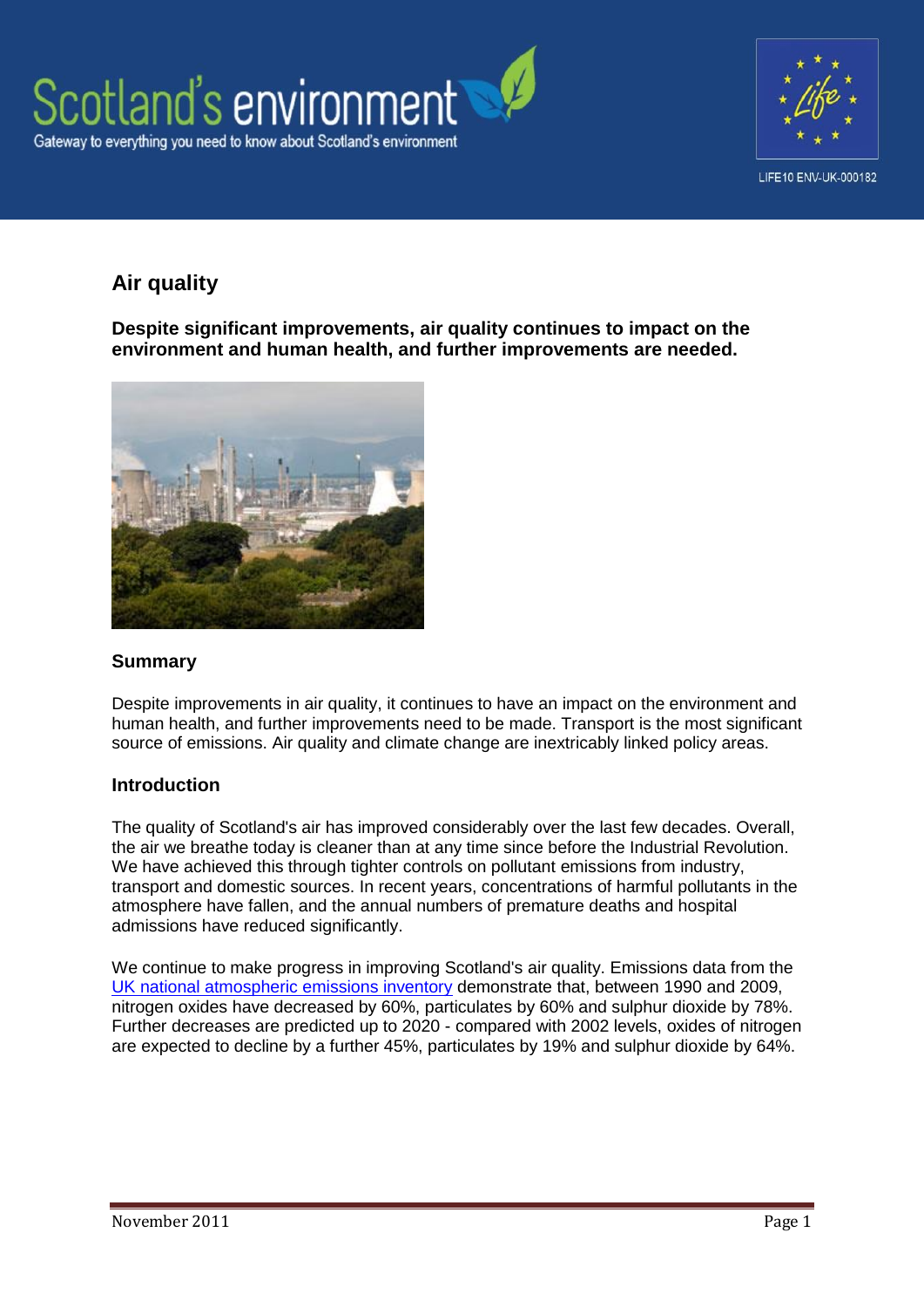



Despite this long-term trend of general improvement, air pollution continues to harm human health and the environment. It is currently estimated to reduce the life expectancy of every [person in the UK by an average of 7–8 months, with associated costs of up to £20 billion](http://www.defra.gov.uk/publications/files/pb12654-air-quality-strategy-vol1-070712.pdf)  [each year.](http://www.defra.gov.uk/publications/files/pb12654-air-quality-strategy-vol1-070712.pdf) Across the UK, air pollution causes up to 24,000 deaths per year – nine times more than traffic fatalities. Air pollution also has a detrimental effect on natural ecosystems, food crops and our built environment.

Exposure to air pollution can have a long-term effect on health, associated especially with premature mortality due to cardiopulmonary (heart and lung) effects. In the short term, high pollution episodes can trigger increased hospital admissions. Such episodes can also contribute to the premature death of those people who are more vulnerable to daily changes in air pollutants levels, notably the elderly and those with existing health conditions such as asthma.

[The air quality strategy for England, Scotland, Wales and Northern Ireland](http://www.defra.gov.uk/publications/files/pb12654-air-quality-strategy-vol1-070712.pdf) sets out central government policy on air quality in Scotland and the rest of the UK. The strategy provides a comprehensive overview of the current condition of air quality. There has been a steady and sustained improvement in air quality in Scotland over recent decades. During the first half of the  $20<sup>th</sup>$  century we started to make the first real progress in tackling industrial emissions, with the Smoke Abatement Act of 1926.

However, domestic sources continued to be a serious problem across the UK, and a series of smog episodes in London in the early 1950s culminated in the 'Great Smog' of 1952, which resulted in around 4000 extra deaths. This episode provided the stimulus for the Clean Air Act of 1956, a landmark piece of legislation, which introduced smokeless zones and the gradual relocation of power stations away from densely populated areas. The result was a dramatic reduction in urban air pollution during the late 1950s and 1960s (Figure 1). A second Clean Air Act in 1968 focused more on industry, and encouraged the building of taller chimney stacks, to aid pollutant dispersion.

As emissions from industrial and domestic sources continued to decline in the 1970s and 1980s, attention started to move towards transport. This remains the most significant source of emissions today in urban areas.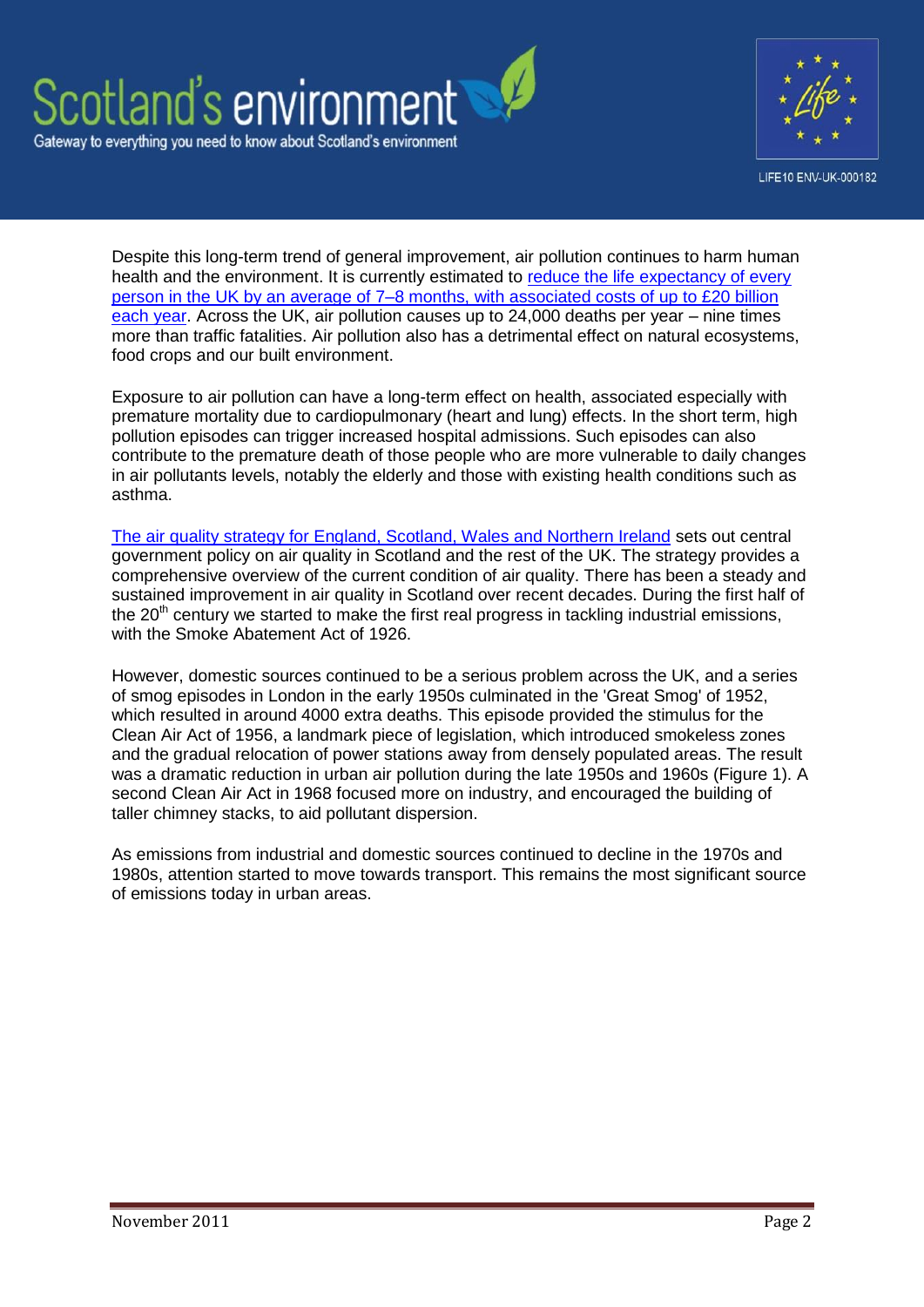



**Figure 1:** Average black smoke concentrations in Glasgow 1959–2005

The air [quality in Scotland website](http://www.scottishairquality.co.uk/index.php) is a comprehensive information source for all aspects of air quality, including current and historical monitoring data. The **annual air pollution in** [Scotland report,](http://www.scottishairquality.co.uk/documents/reports2/309110404_AQ_scot_14_lowres.pdf) produced for the Scottish Government, can be found on the website and summarises key statistics, data and trends.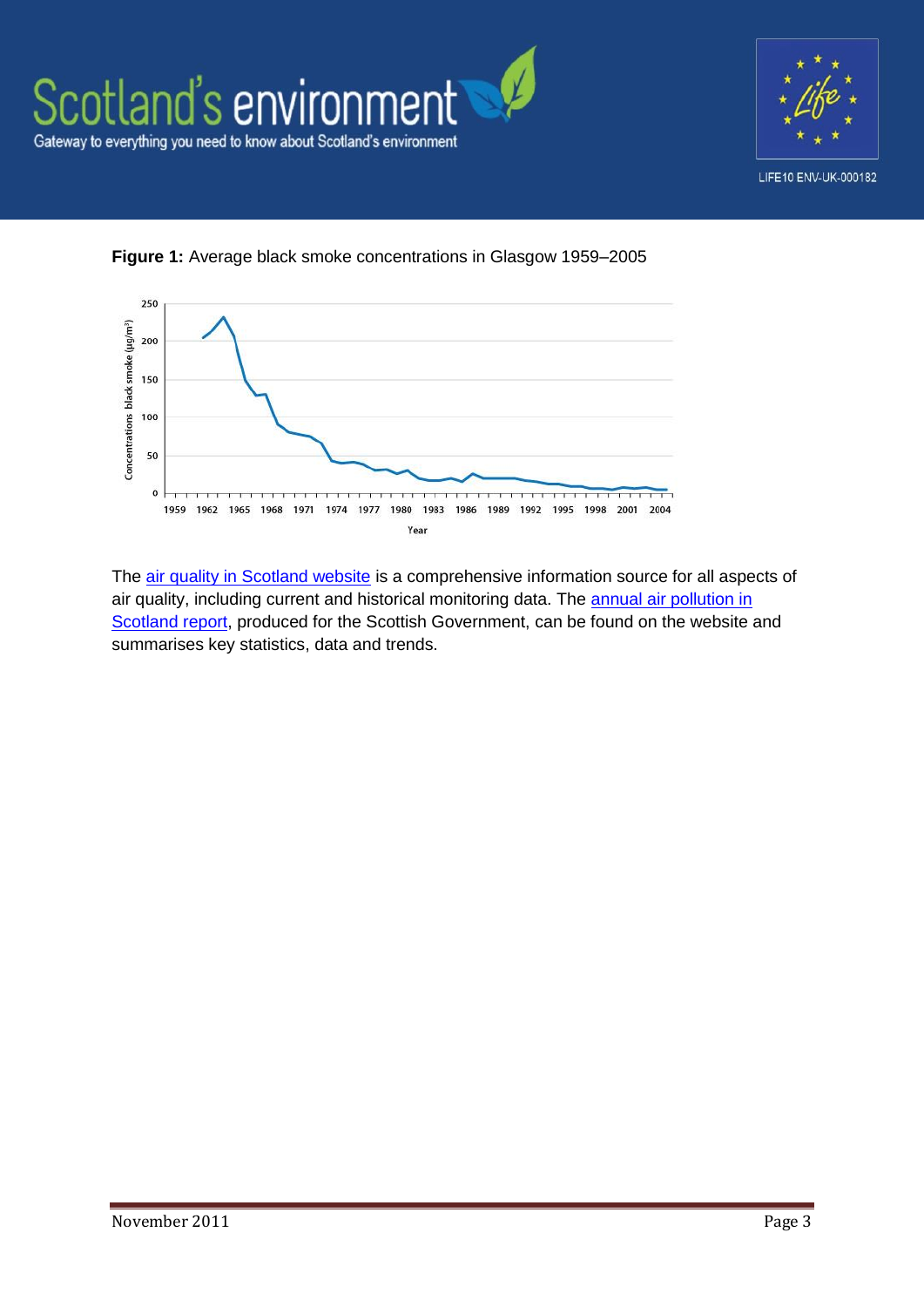



# **Description of air quality**

European and domestic legislation covers a wide range of air pollutants, but the following four are generally considered to be of most importance in relation to human health and the environment (Table 1).

**Table 1:** Air pollutants, where they come from and their effects on human health and the environment.

| <b>Pollutant</b>       | <b>Source</b>                                                  | <b>Health and environmental effects</b>                           |
|------------------------|----------------------------------------------------------------|-------------------------------------------------------------------|
| <b>Sulphur Dioxide</b> | Burning of coal and heavy oil,                                 | At high concentrations, tightness in                              |
| (SO <sub>2</sub> )     | mainly by power stations                                       | the chest and coughing occur, and                                 |
|                        |                                                                | lung function of asthmatics may be                                |
|                        | Domestic coal burning                                          | impaired, to the extent that medical                              |
|                        |                                                                | help is required. Moderate<br>concentrations may result in a fall |
|                        |                                                                | in lung function in asthmatics                                    |
|                        |                                                                |                                                                   |
|                        |                                                                | Symptoms can be more extreme                                      |
|                        |                                                                | when particulate and other                                        |
|                        |                                                                | pollutant concentrations are high                                 |
|                        |                                                                | Reacts with water in the                                          |
|                        |                                                                | atmosphere to form sulphuric acid                                 |
|                        |                                                                | (acid rain)                                                       |
|                        |                                                                | Pollutes soil and water causing                                   |
|                        |                                                                | acidification and detriment to                                    |
|                        |                                                                | habitats                                                          |
|                        |                                                                |                                                                   |
| Nitrogen Dioxide       | Burning of fuels, e.g. motor                                   | Damage to buildings<br>Can irritate eyes, throat and lungs        |
| (NO <sub>2</sub> )     | vehicles, factories                                            |                                                                   |
|                        |                                                                | May lower resistance to respiratory                               |
|                        | Oxidation of nitric oxide (NO) in the                          | infections such as influenza                                      |
|                        | atmosphere, derived from road<br>transport emissions and other | Continued or frequent exposure to                                 |
|                        | combustion processes, e.g. the                                 | high concentrations may increase                                  |
|                        | electricity supply industry                                    | the incidence of acute respiratory                                |
|                        |                                                                | illness in children                                               |
|                        |                                                                |                                                                   |
|                        |                                                                | Increases the potential for the                                   |
|                        |                                                                | formation of ground-level ozone                                   |
|                        |                                                                | Pollutes soil and water causing                                   |
|                        |                                                                | acidification, eutrophication and                                 |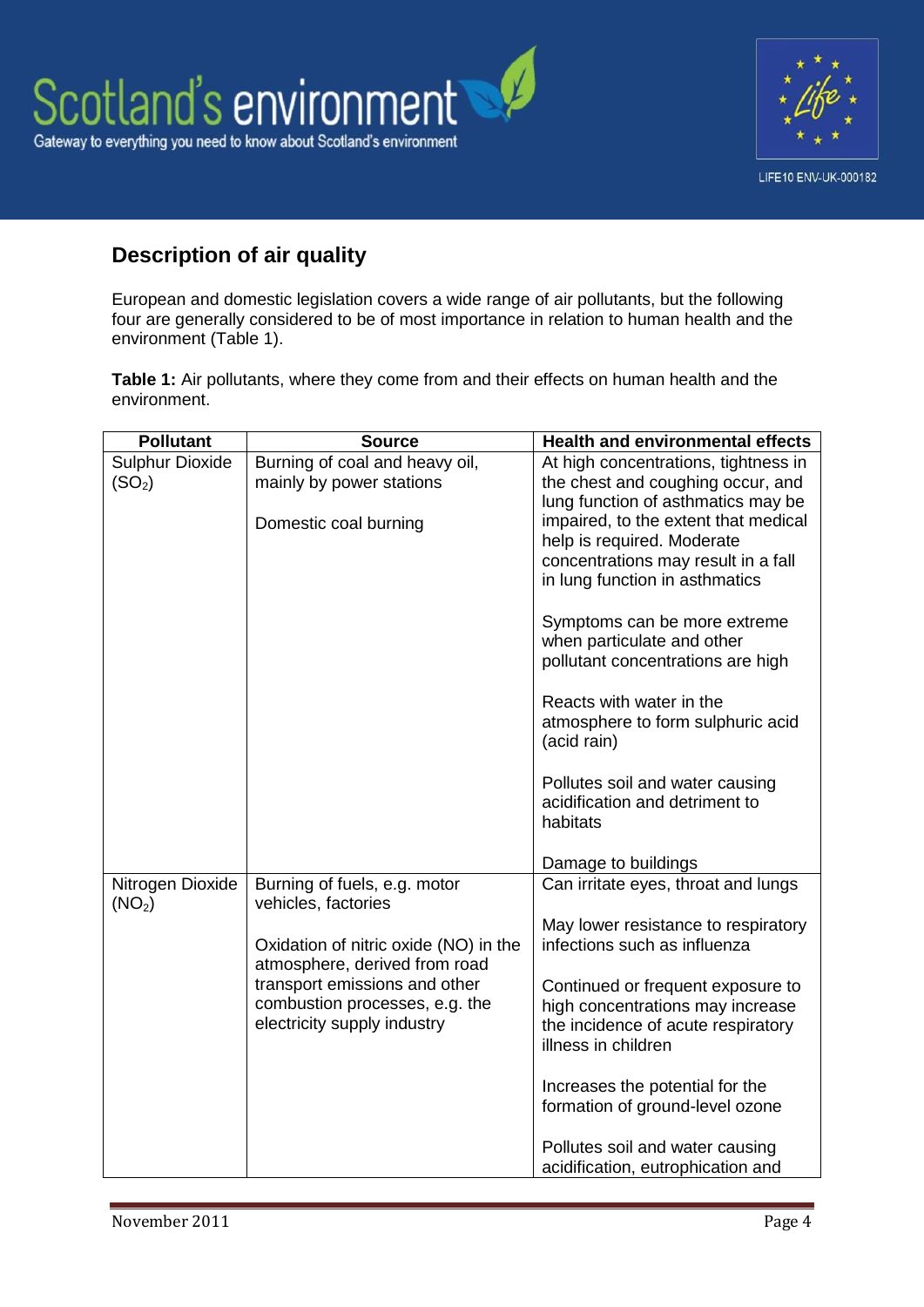



LIFE10 ENV-UK-000182

|                                                                        |                                                                                                                                                                                                                                                                | detriment to habitats and species                                                                                                                                 |
|------------------------------------------------------------------------|----------------------------------------------------------------------------------------------------------------------------------------------------------------------------------------------------------------------------------------------------------------|-------------------------------------------------------------------------------------------------------------------------------------------------------------------|
|                                                                        |                                                                                                                                                                                                                                                                | Damage to buildings                                                                                                                                               |
| Particulate<br>Matter (PM <sub>10</sub><br>and $PM_{2.5}$ <sup>*</sup> | Combustion (mainly road traffic)<br>Secondary particles (mainly<br>sulphate and nitrate formed by<br>chemical reactions in the                                                                                                                                 | Can be carried deep into the lungs,<br>causing inflammation and a<br>worsening of the condition of<br>people with heart and lung<br>diseases                      |
|                                                                        | atmosphere) and often transported<br>from far across Europe<br>Coarse particles, suspended soils<br>and dusts (e.g. from the Sahara),                                                                                                                          | May carry surface-absorbed<br>carcinogenic compounds into the<br>lungs                                                                                            |
|                                                                        | sea salt, biological particles,<br>particles from construction work<br>and traffic related particles, e.g.                                                                                                                                                     | Deposition on plants causing<br>physical and toxic effects                                                                                                        |
|                                                                        | brake and tyre wear, resuspension<br>from road surfaces                                                                                                                                                                                                        | Reduced visibility (scattering of<br>light)                                                                                                                       |
| Ozone $(O_3)$                                                          | Secondary pollutant – formed in<br>lower atmosphere from the<br>sunlight-initiated oxidation of<br>volatile organic compounds (VOCs)<br>in the presence of NOx (NO and<br>NO <sub>2</sub> )                                                                    | Irritates the airways of the lungs,<br>increasing the symptoms of those<br>people suffering from asthma and<br>lung diseases<br>Damages plants resulting in lower |
|                                                                        | Sources of VOCs are similar to NO<br>and $NO2$ , but also include other<br>activities such as solvent use, and<br>petrol distribution and handling                                                                                                             | crop yields<br>Damages materials such as rubber                                                                                                                   |
|                                                                        | The chemical reactions do not take<br>place instantaneously, but can take<br>hours or days, therefore $O_3$<br>measured at a particular location<br>may have arisen from VOC and<br>NO <sub>x</sub> emissions many hundreds or<br>even thousands of miles away |                                                                                                                                                                   |

\*PM<sub>10</sub> – particulate matter of 10 microns in diameter or less,  $PM_{2.5}$  – particulate matter of 2.5 microns in diameter or less.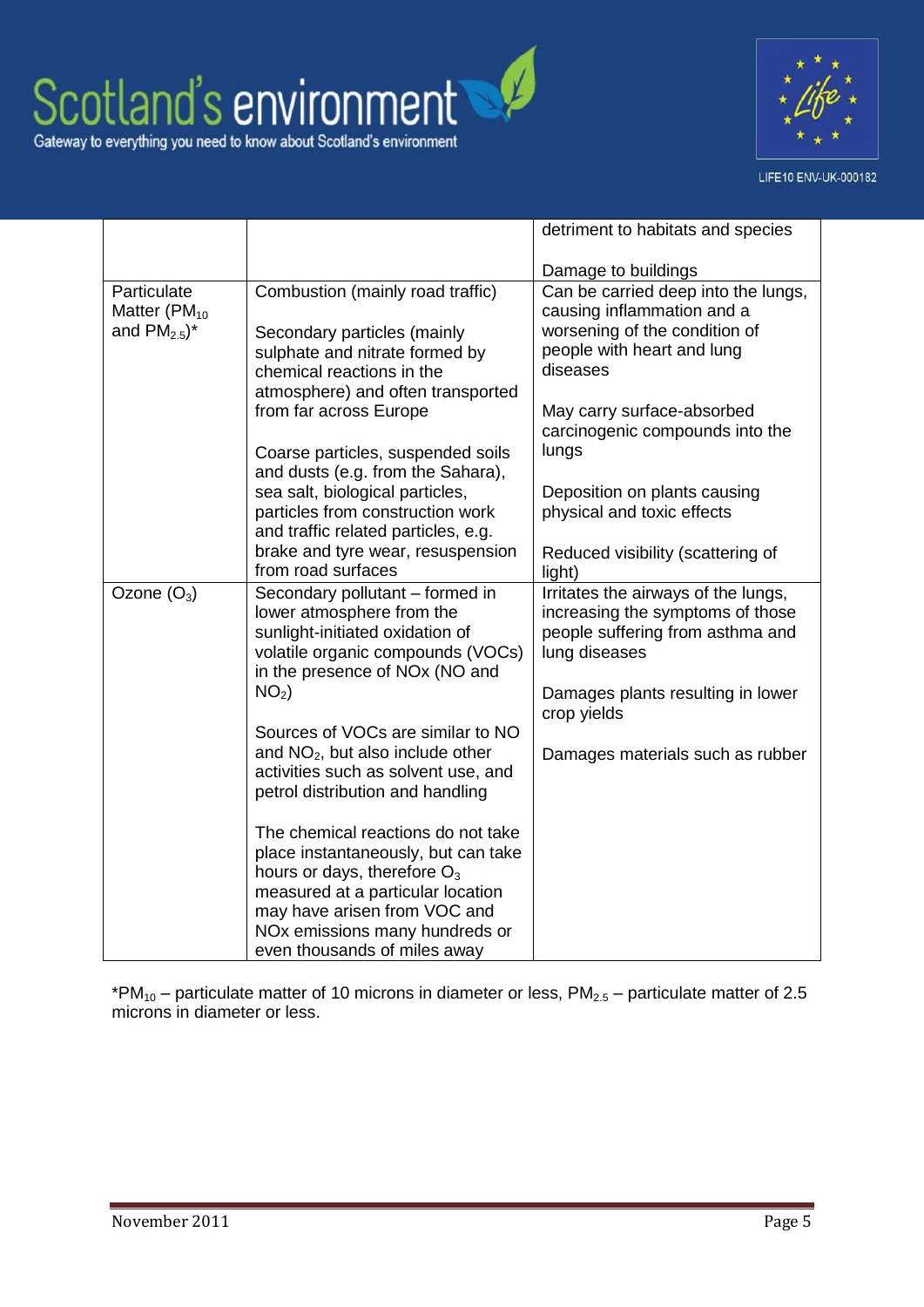

Air pollutant trends are summarised in [key Scottish environmental statistics](http://www.scotland.gov.uk/Publications/2010/09/08094058/0) on the Scottish Government's website. The overall trend is a gradual decline in concentrations of the major air pollutants over the couple of decades, but with a levelling off in recent years. This is mainly due to emissions from transport continuing to be an issue, as outlined in the following section. Figure 2 gives an example of these trends, for particulate matter.

**Figure 2:** Particulate matter (PM<sub>10</sub>) annual average concentrations ( $\mu$ g/m<sup>3</sup>) 1993–2009. (The Edinburgh centre monitoring station was relocated to St Leonards in 2003 due to redevelopment works at the previous location.)

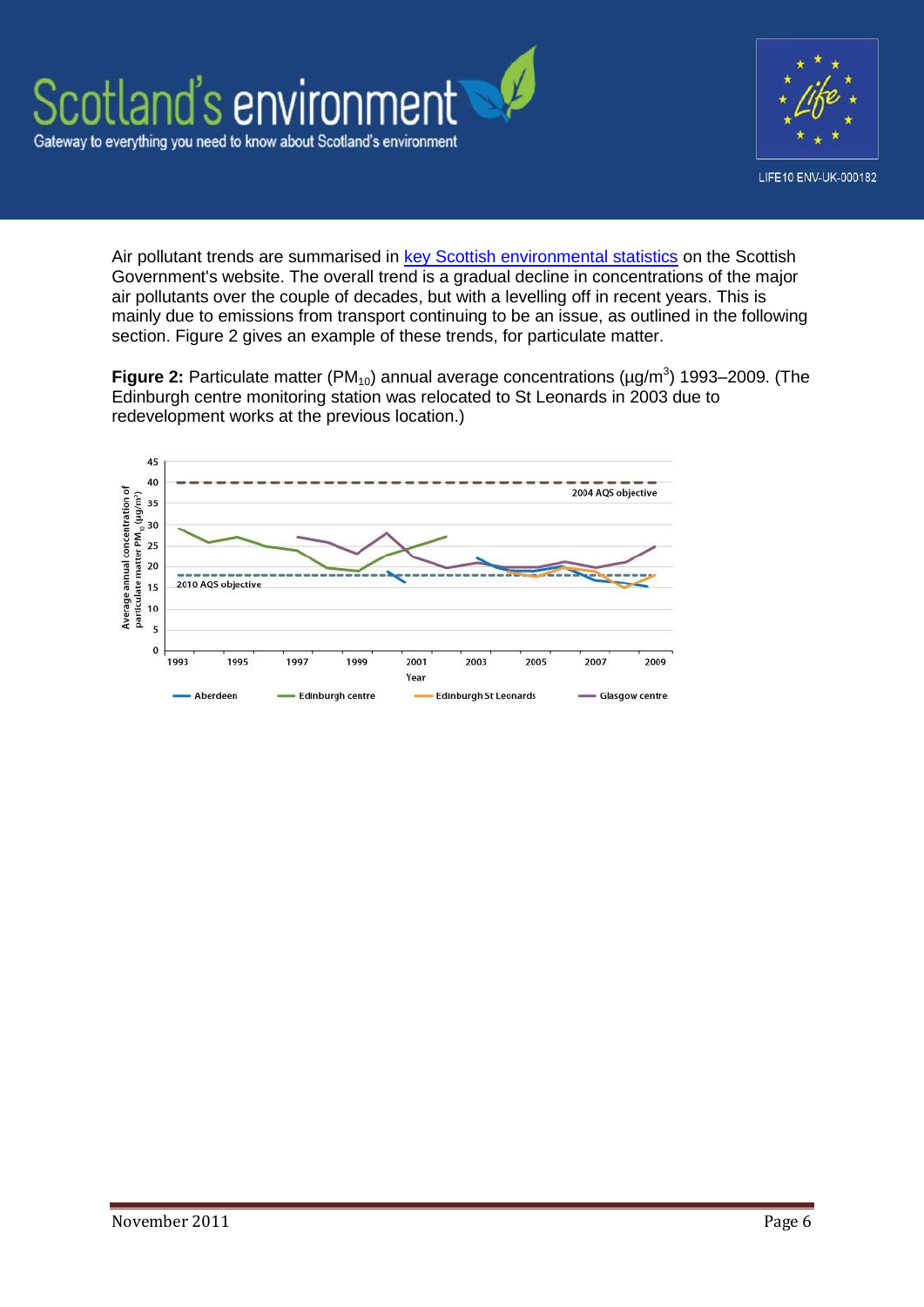



# **Pressures affecting air quality**

### **Transport**



Major advances in vehicle technology and improved fuel quality, driven by increasingly demanding European legislation, have helped to deliver substantial reductions in transport emissions since the 1980s. However, this downward trend has levelled off in recent years, as the effects of a continually increasing number of vehicles on the road begin to outstrip these gains.

Furthermore, the increasingly stringent Euro standards controlling emissions limits for various pollutants have not delivered the reductions in pollutants that were predicted, especially in relation to NOx.

#### **Industry**

Legislation, strict operating conditions and technological advances have been highly successful in reducing the contribution of regulated industry to poor air quality. As a result, the contribution of industry to poor ambient air quality is now very [localised.](http://www.sepa.org.uk/air/process_industry_regulation/pollutant_release_inventory.aspx)

#### **Climate change**

Air pollution often originates from the same activities that contribute to climate change, notably transport and electricity generation. Many of the driving forces – economic growth, increased resource consumption, population changes – are also the same, even though the pollutants of concern and consequences are different. It is important that this significant threat from climate change does not overshadow efforts to improve air quality. It is also necessary to consider whether measures to reduce the impacts of climate change have a negative impact on air quality (e.g. the burning of biomass – see below).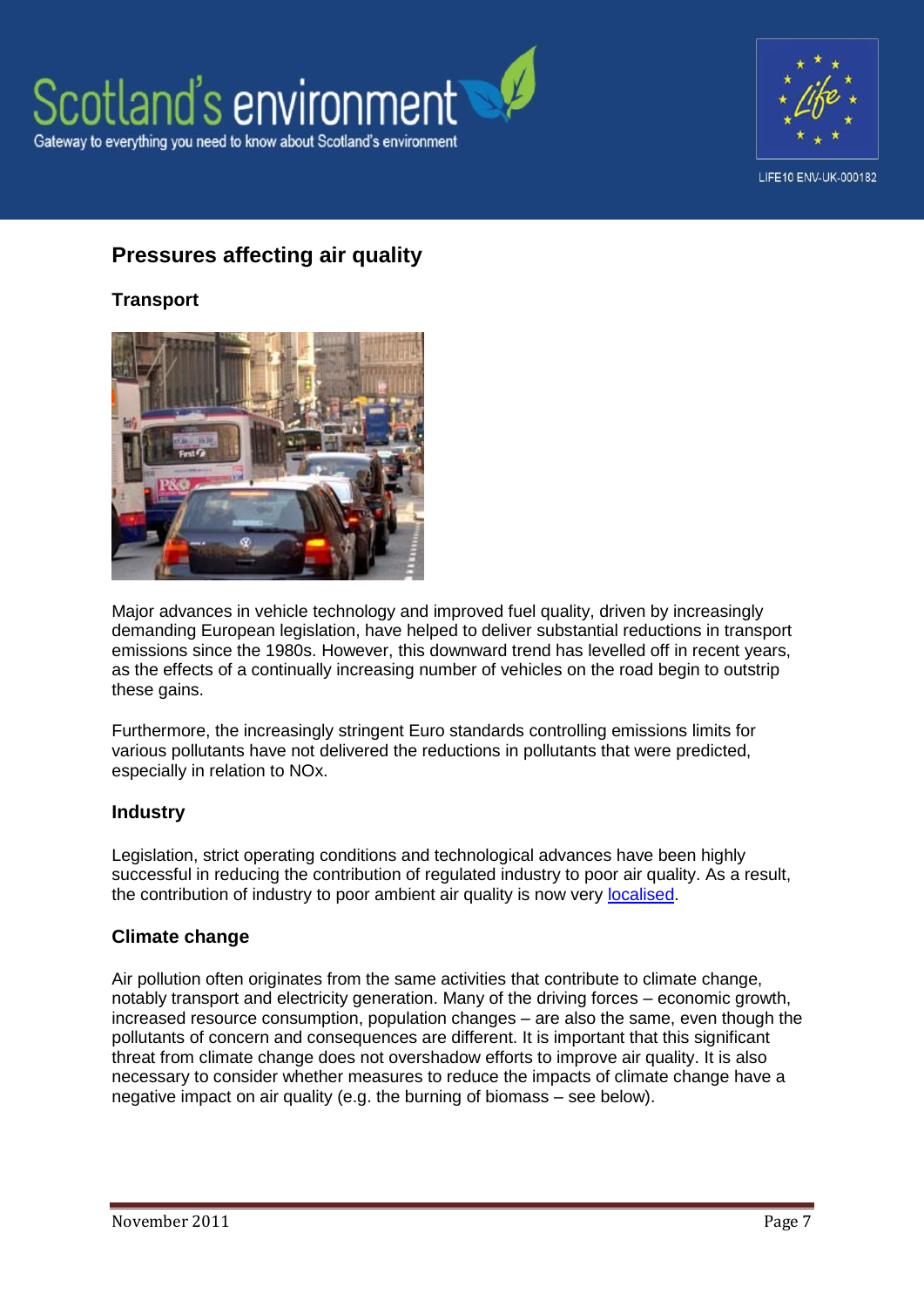



### **Biomass energy**

Biomass is the generation of energy from biodegradable matter, such as wood and waste. The adoption of biomass combustion has been encouraged in recent years in order to reduce greenhouse gas emissions, mitigate against climate change effects and contribute to energy security and rural development. However, biomass combustion leads to emissions of various air pollutants, with particulates a matter of special concern. Although biomass still makes a relatively small contribution to overall emissions, if the trend of increased adoption continues, as is currently forecast, it is likely to become an increasingly significant source.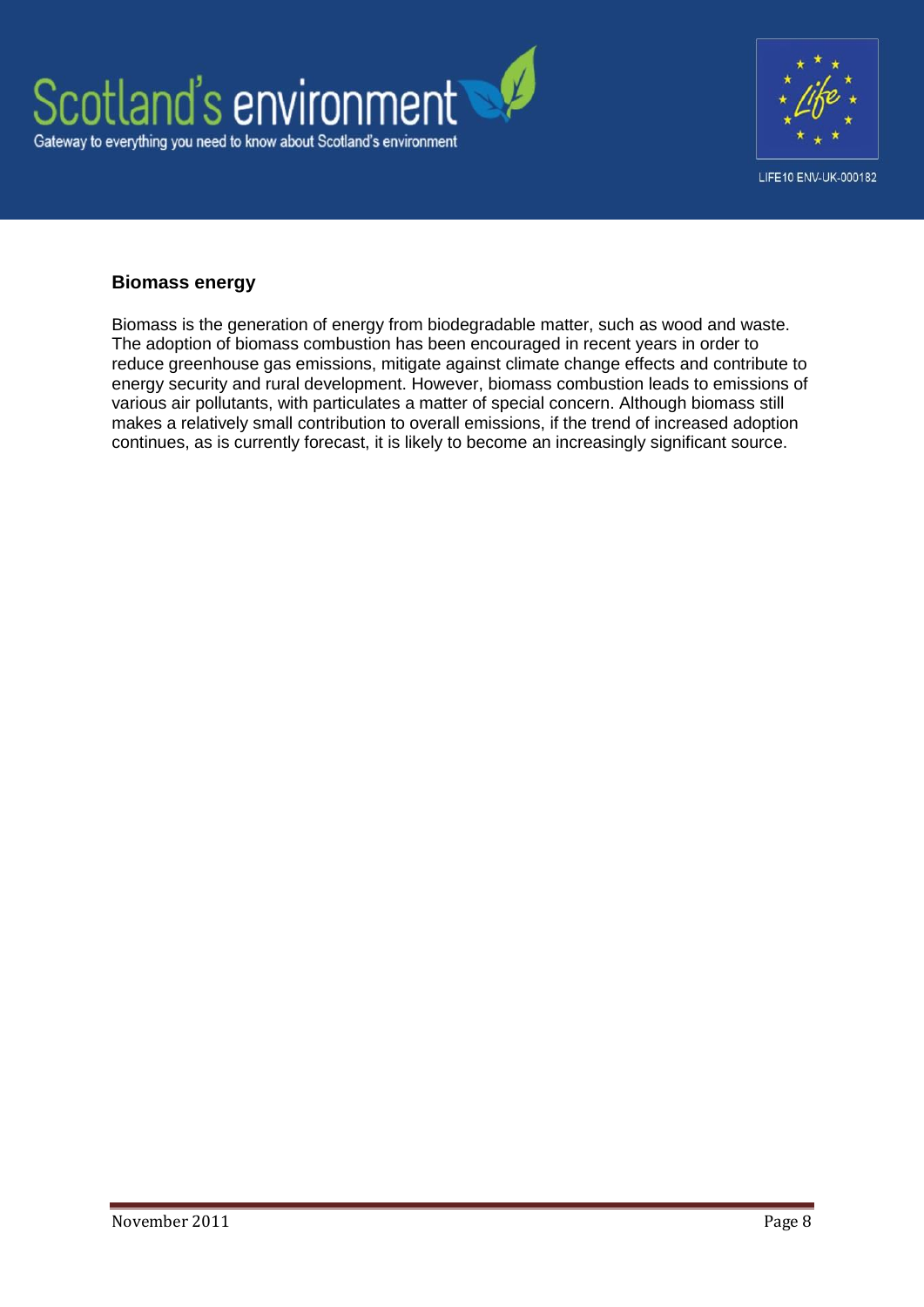



#### LIFE10 ENV-UK-000182

# **Consequences of a change in air quality**

**Human health**



Air pollution can have short-term and long-term effects on human health. The size of the effect will vary depending, among other things, on the concentration of the pollutant(s) and the period and types of exposure. An individual's exposure to pollutants can vary greatly. Some people will receive exposure to certain types of air pollutant while at work; others, such as the elderly and parents with young children, will receive the majority of their exposure from pollutants inside the home; whereas for others, who work predominantly outdoors, exposure to outdoor pollutants will be particularly relevant. Overall, air pollution is viewed as one of a number of factors, such as lifestyle choices (e.g. smoking), respiratory infections and exposure to airborne allergens, 'flu and extremes of temperature that can affect our health.

For the most part, healthy individuals will not notice or suffer from any serious or lasting ill effects from levels of pollution that are commonly experienced in Scotland, even when levels are described as 'high' or 'very high'. However, it should be borne in mind that our knowledge of the effects of air pollutants on individuals as a result of their exposure both in the home and at work is still incomplete.

People with existing cardiovascular and lung conditions may be adversely affected by dayto-day changes in the levels of air pollutants; however, air pollution should be regarded as one of a number of factors that may affect people with breathing disorders. In practice, people with asthma are unlikely to know for certain whether an attack has been triggered by air pollution alone or by a combination of factors. The number of deaths and hospital admissions that occur each day varies and both seem to go up when air pollution levels are high, particularly for individuals with these conditions and especially among the elderly. On the basis of current evidence, deaths in such cases are probably brought forward by a matter of weeks or months rather than years. A report published by the Committee on the Medical Effects of Air Pollutants in 2010 suggests that long-term exposure to air pollution is unlikely to be a direct cause of asthma, but it may exacerbate the symptoms of existing cases.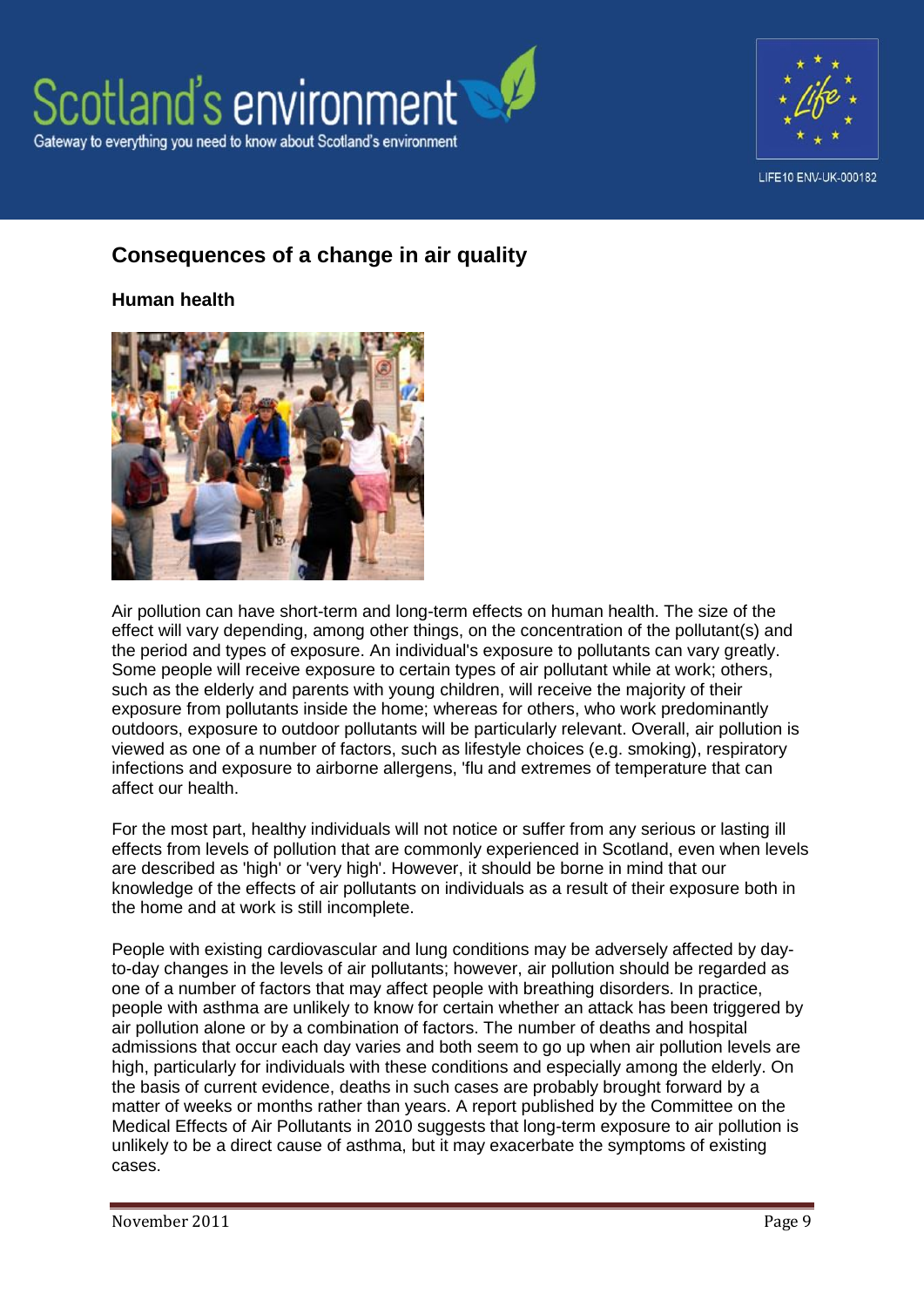



## **Food production**

There is some evidence to suggest that high ozone concentrations can reduce crop yields; although the precise mechanisms are still unclear. Effects include visible damage and the early die-back of leaves [\(air pollution information system\)](http://www.apis.ac.uk/overview/pollutants/overview_O3.htm).

### **Ecosystem health**

Although protection of human health is the main focus of air quality policy in Scotland, air pollution can also have adverse effects on the natural and built environments. The Air Quality Strategy sets objectives for nitrogen oxides (NOx) and sulphur dioxide (SO<sub>2</sub>) for protection of vegetation and ecosystems, based on a critical levels approach, i.e. concentrations of pollutants in air above which damage to sensitive plants and habitats may occur. Critical loads (the acid deposition load that will not lead to harmful effects) have been used to assess the risks to habitats from acidification and eutrophication. In addition to NOx and  $SO<sub>2</sub>$ , the other main pollutants of concern for vegetation and ecosystems are ammonia  $(NH<sub>3</sub>)$  and ozone  $(O<sub>3</sub>)$ . Currently, these objectives are being met across Scotland in the nonbuilt-up areas. They do not apply in built-up areas.

### **Cultural heritage**

Historically, high pollutant concentrations in urban areas, notably black smoke and sulphur dioxide, caused significant damage to the fabric of buildings. Following the rapid decline in levels of these pollutants over recent decades, this is no longer a major issue of concern, although the impacts are still clearly visible.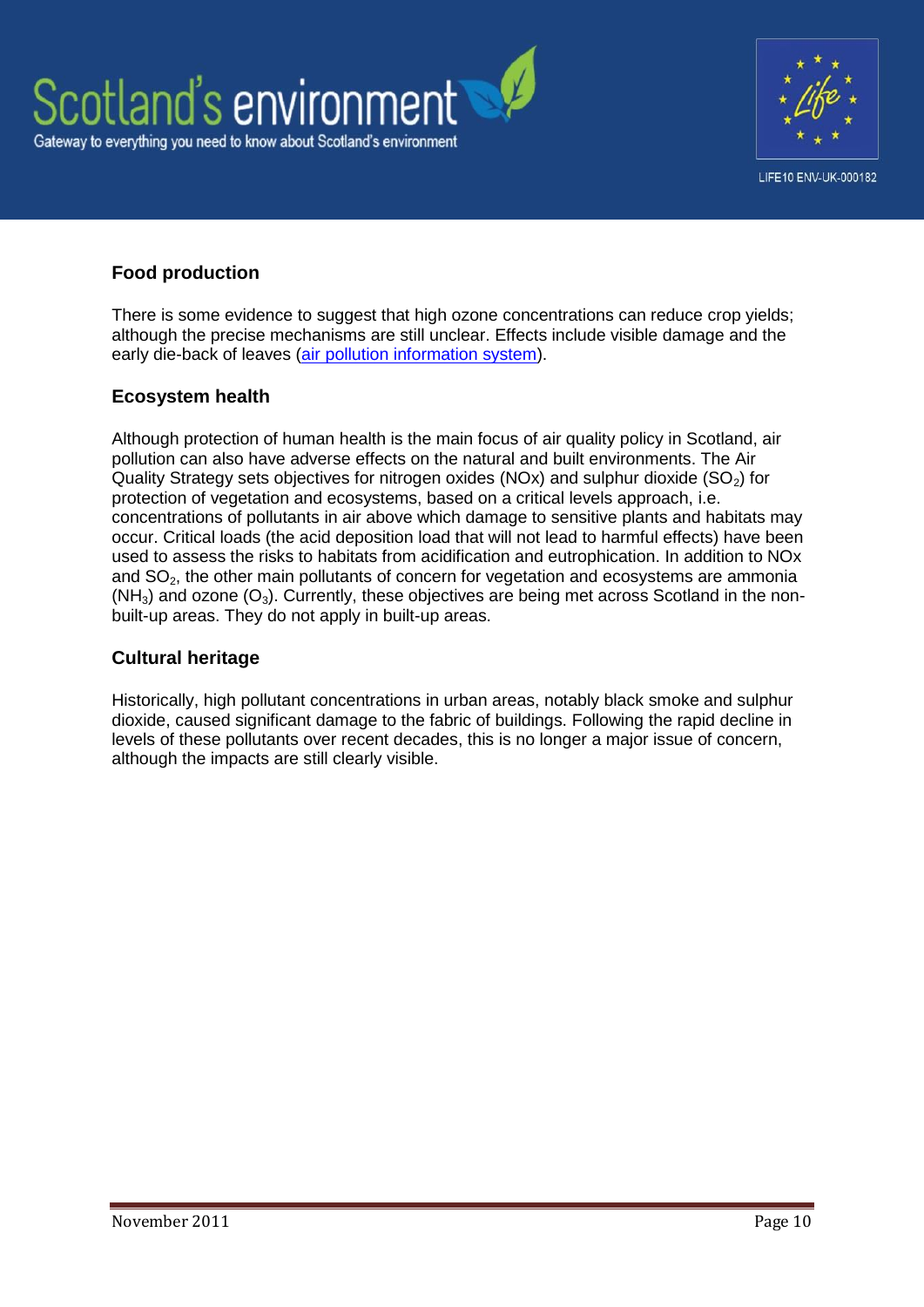



# **Response by society**



Scotland's rural air quality is generally very good but, despite the major improvements in recent decades, areas of poor air quality remain in many of our towns and cities, almost all related to transport emissions.

Trends in air quality, current conditions and future projections are assessed using a combination of monitoring and modelling techniques. There is an extensive network of air quality [monitoring stations](http://www.scottishairquality.co.uk/) located across Scotland, operated by both central and local governments. Monitoring is based on the requirements of both European and domestic legislation and is driven primarily by human health concerns.

Monitoring undertaken by the Scottish Government relates to the requirements of a series of EU Directives on air quality. These set [limit values](http://www.legislation.gov.uk/ssi/2010/204/contents/made) (concentrations of pollutants in the air that should not be exceeded) for several pollutants of particular concern for human health, and dates by when they should be achieved. All Limit Values have been achieved throughout Scotland except for nitrogen dioxide, and current indications are that this will be achieved by 2015.

The Environment Act 1995 established the system of [local air quality management](http://www.scotland.gov.uk/Topics/Environment/waste-and-pollution/Pollution-1/16215/PG09) (LAQM), whereby all local authorities in Scotland (and the rest of the UK) are required to requiarly review and assess air quality in their areas against a number of objectives for air pollutants. As with the EU limit values, these objectives are set with the primary intention of protecting human health and dates are set by when they should be achieved.

If the review indicates that any objective will not be achieved, the local authority concerned must declare an Air Quality Management Area (AQMA) and produce an action plan outlining how it will tackle the issues identified.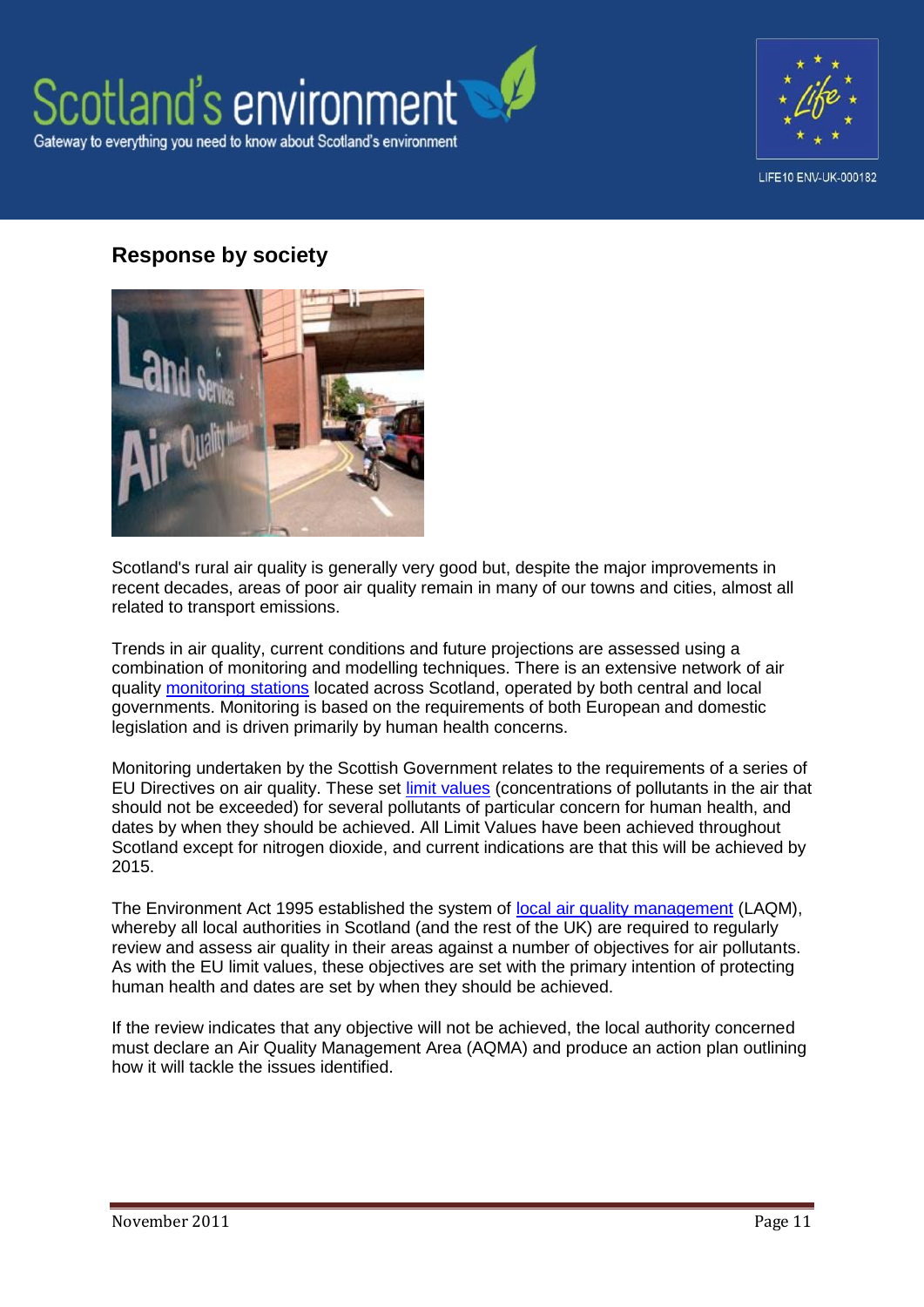



Currently, there are 27 [AQMAs](http://www.scottishairquality.co.uk/laqm.php) in Scotland, all but two declared for emissions of nitrogen dioxide and/or particles from transport. The remaining two are for industrial emissions of sulphur dioxide at Grangemouth, and a combination of transport and domestic emissions of particles at Pathhead, Midlothian. All local authorities with AQMAs now have either draft or final action plans in place.

The Scottish Government, together with the other UK administrations, is conducting a major review of the LAQM system. A [report](http://www.defra.gov.uk/environment/quality/air/air-quality/laqm/) produced on behalf of the government makes a large number of recommendations for improving and streamlining the system and is currently under consideration.

## **Transport**

The [national transport strategy](http://www.transportscotland.gov.uk/strategy-and-research/nts) sets out the long-term vision for transport policy in Scotland. Although emissions from transport have declined significantly, the rate of decline has started to level off in recent years. Without additional measures to tackle transport-related pollution, it is possible that emissions will begin to increase again. Central and local governments have a range of options available to them for improving air quality, such as Low Emission Zones (LEZ), congestion charging, alternative fuel vehicles and initiatives to encourage a shift from private to public and/or greener fuelled transport.

There is also a responsibility on the population to use their vehicles less and, where possible, use public transport. This would reduce the amount of fuel burned and reduce congestion, resulting in significant reductions in emissions. This requires both a shift in people's thinking and also an effective, low emissions and integrated system of public transport.

There has been limited progress in introducing larger scale improvement measures that will have the biggest impact on reducing air pollution. This is for a variety of reasons, including the significant costs involved and political and public acceptance, although there are signs that some of these barriers are beginning to be overcome, for example consideration of the feasibility of LEZ introduction by several Scottish local authorities.

#### **Industry**

Considerable progress has been made over recent decades in controlling [emissions](http://www.sepa.org.uk/air/process_industry_regulation/pollutant_release_inventory.aspx) from industrial sources, to the extent that around 95% of regulated industry is now in compliance with its permit. Robust legislation and stringent operating conditions, in combination with technological developments, have been highly successful in significantly reducing the contribution of industry to poor air quality in comparison to other sources, notably transport, which is now by some way the main source of pollutant emissions in most urban areas.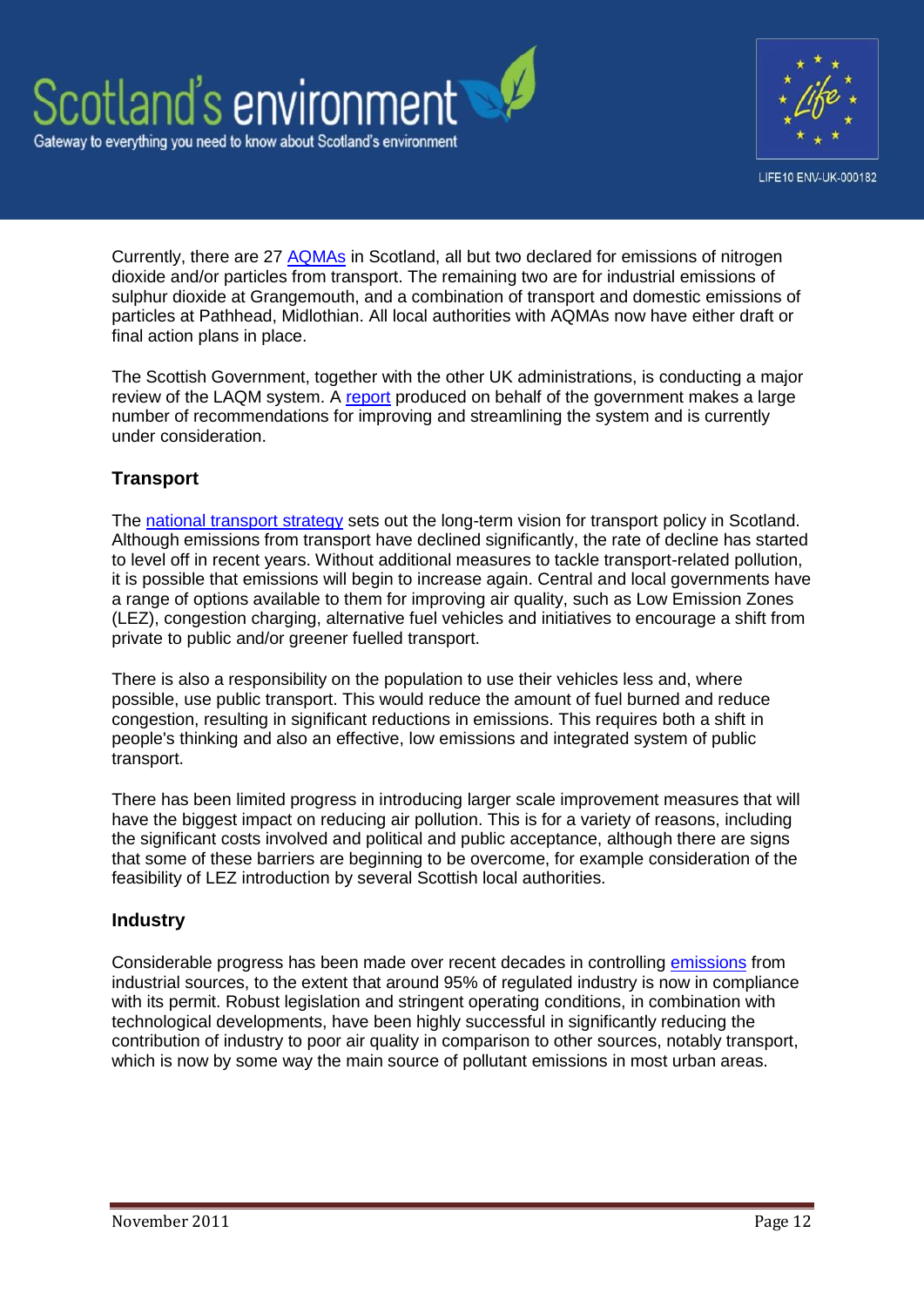



### **Climate change**

Co-ordination of policies to maximise the benefits for both air quality and climate change will be essential over the coming years. [Air pollution: action in a changing climate](http://www.defra.gov.uk/publications/2011/04/13/pb13378-air-pollution/) was published jointly by the four UK administrations in 2010 and considers how additional benefits can be achieved by closer integration of these policy areas. Air quality and climate change benefits can be realised through actions such as promoting low carbon vehicles and renewable sources of energy that do not involve combustion. At the same time, actions that tackle climate change but damage air quality should be avoided. Analysis undertaken to inform this document suggests that optimising climate policy decisions to account for air pollution could yield additional health-related benefits of approximately £24 billion by 2050.

### **Biomass**

Emissions from well operated and maintained modern biomass boilers are generally lower than for coal or oil equivalents and, where biomass replaces these fuel types, the effect on air quality will be largely positive. However, when biomass boilers replace gas-fired appliances in urban areas, where poor air quality may already be an issue, there is the potential for emissions to increase, unless appropriate abatement technology is employed and operating conditions set.

Careful control of biomass uptake in urban areas, both domestic (i.e. wood-burning stoves) and large scale, will also be necessary in the future, particularly where:

- the proposed development is inside or adjacent to an AQMA;
- the development could result in designation of a new AQMA;
- the granting of planning permission would conflict with, or render unworkable, elements of a local authority's air quality action plan.